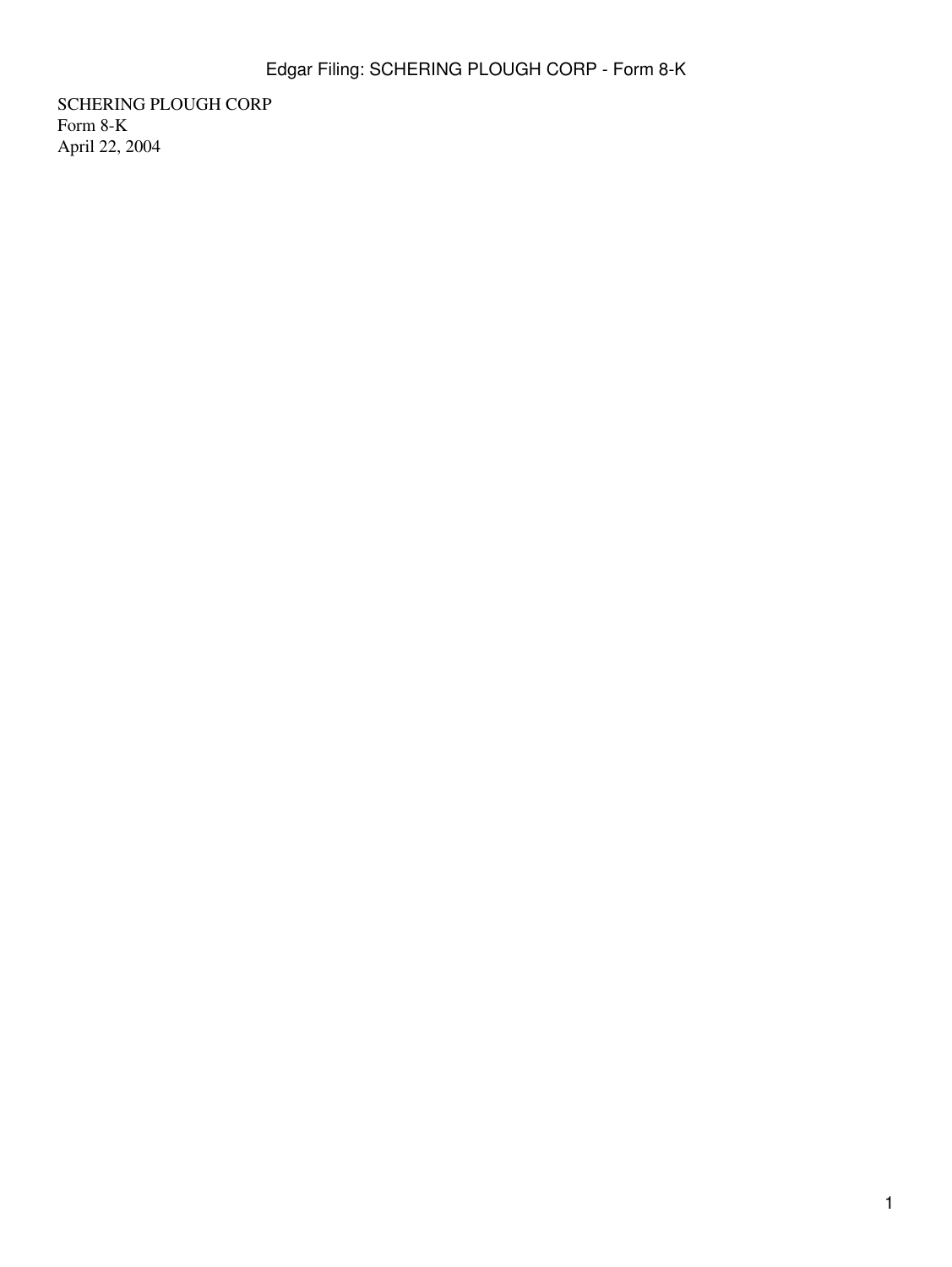Edgar Filing: SCHERING PLOUGH CORP - Form 8-K

**[Table of Contents](#page-2-0)**

# **SECURITIES AND EXCHANGE COMMISSION**

**Washington, D.C. 20549**

#### **FORM 8-K**

#### **CURRENT REPORT**

## **Pursuant to Section 13 or 15(d) of the Securities Exchange Act of 1934**

**April 22, 2004** Date of Report (Date of Earliest Event Reported)

**Schering-Plough Corporation** (Exact name of registrant as specified in its charter)

**New Jersey 1-6571 22-1918501** (State or other jurisdiction of incorporation)

(Commission File Number)

(IRS Employer Identification Number)

**2000 Galloping Hill Road Kenilworth, NJ 07033** (Address of principal executive offices, including Zip Code)

**(908) 298-4000**

(Registrant s telephone number, including area code)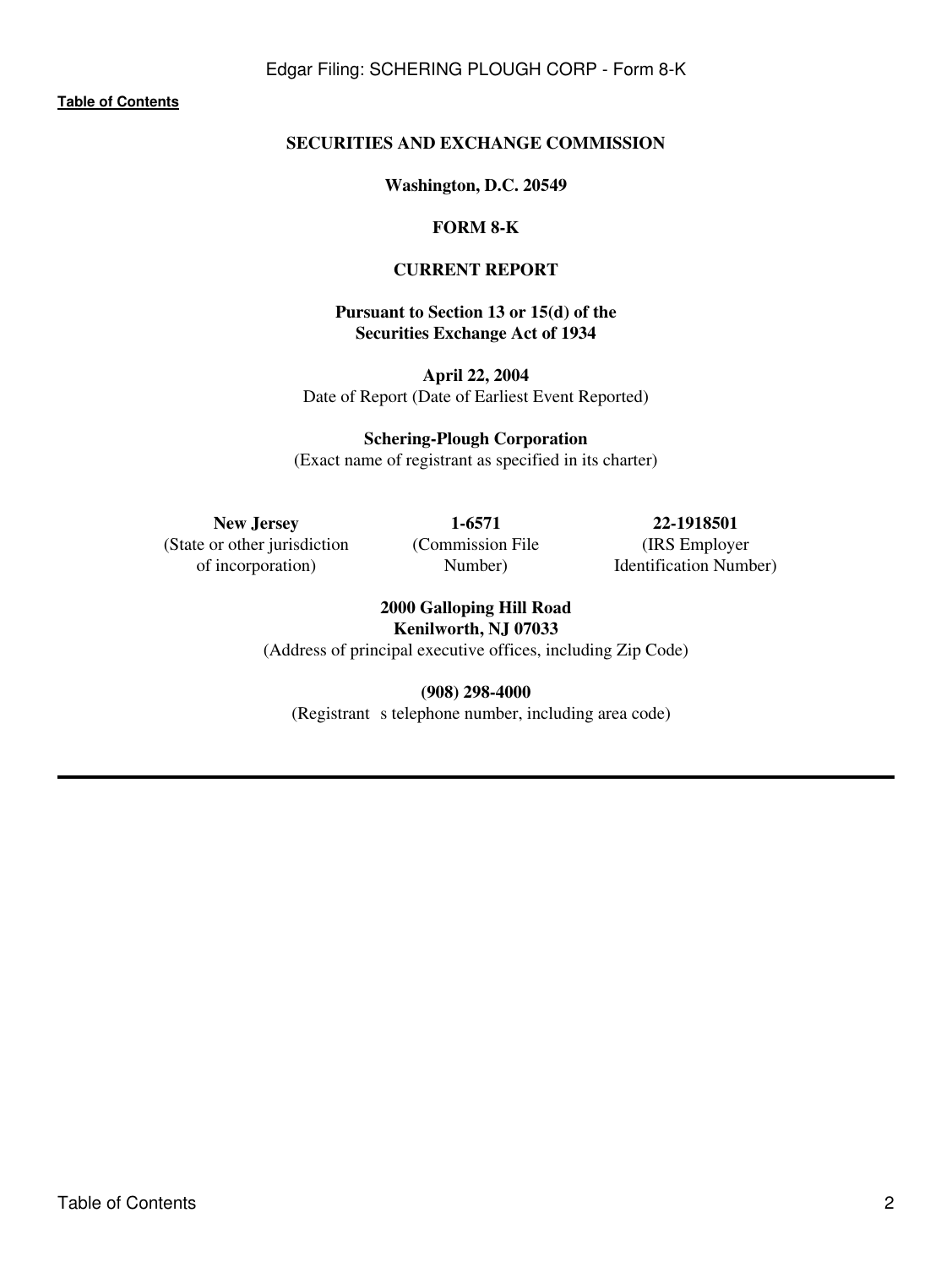# Edgar Filing: SCHERING PLOUGH CORP - Form 8-K

# **TABLE OF CONTENTS**

<span id="page-2-0"></span>[Item 5. Other Events and Regulation FD Disclosure](#page-3-0) [Item 7. Financial Statements and Exhibits](#page-3-1) [Item 12. Results of Operations and Financial Condition](#page-3-2) **[SIGNATURES](#page-3-3)** PRESS RELEASE SUPPLEMENTAL FINANCIAL DATA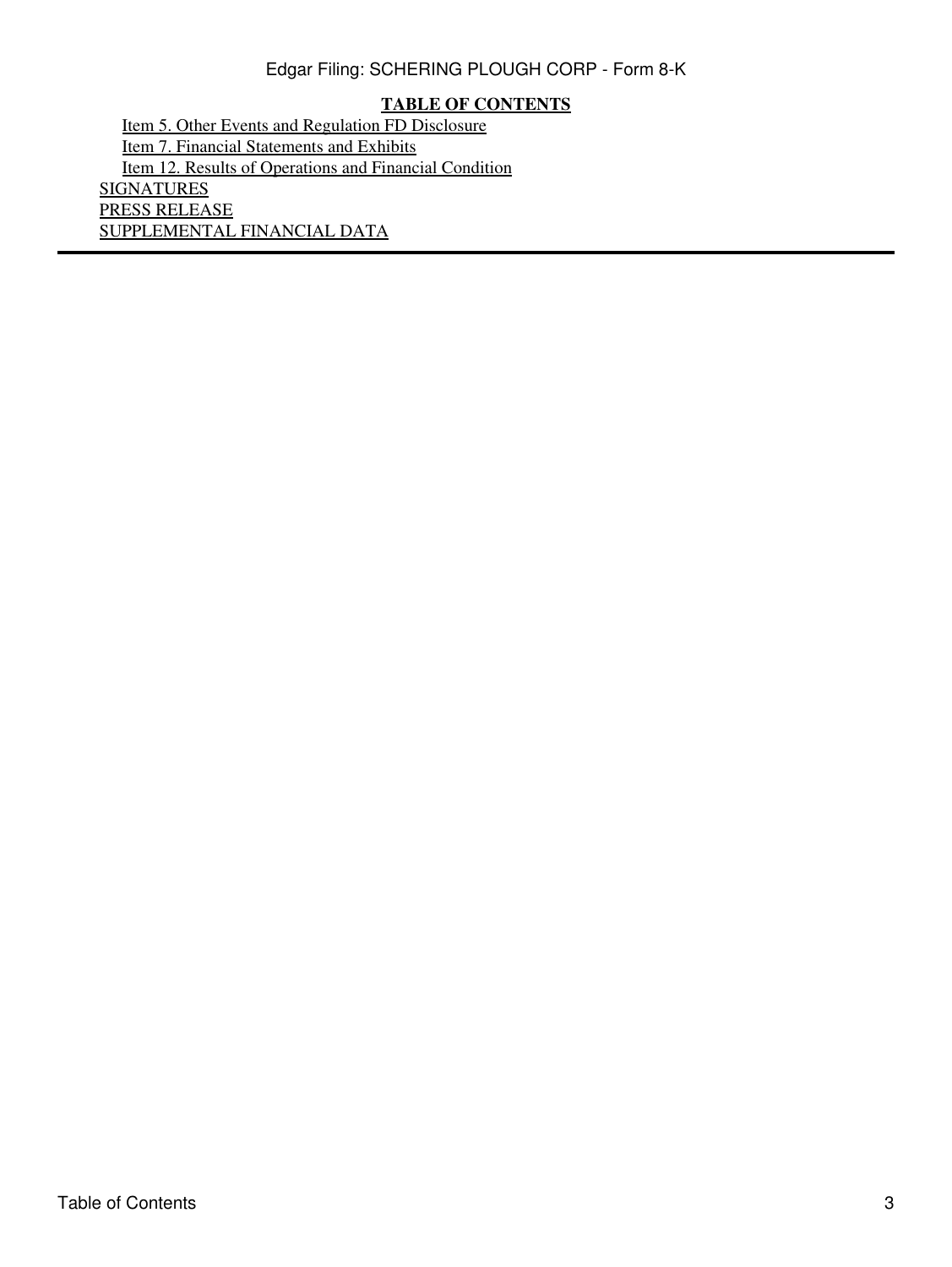#### **[Table of Contents](#page-2-0)**

### <span id="page-3-0"></span>**Item 5. Other Events and Regulation FD Disclosure**

2004 First Quarter Earnings Press Release

Schering-Plough issued a press release titled Schering-Plough Reports Financial Results for 2004 First Quarter on April 22, 2004, and the press release is attached to this 8-K as Exhibit 99.1. Schering-Plough also issued related Supplemental Data, which is attached to this 8-K as Exhibit 99.2.

#### <span id="page-3-1"></span>**Item 7. Financial Statements and Exhibits**

- (c) Exhibits. The following exhibits are filed with this 8-K:
- 99.1 Press release titled Schering-Plough Reports Financial Results for 2004 First Quarter

#### 99.2 Supplemental Financial Data

#### <span id="page-3-2"></span>**Item 12. Results of Operations and Financial Condition**

Schering-Plough today issued a press release titled Schering-Plough Reports Financial Results for 2004 First Quarter and provided additional supplemental financial data. The press release is attached to this 8-K as Exhibit 99.1. The supplemental financial data is attached to this 8-K as Exhibit 99.2.

## **SIGNATURES**

<span id="page-3-3"></span>Pursuant to the requirements of the Securities Exchange Act of 1934, the registrant has duly caused this report to be signed on its behalf by the undersigned hereunto duly authorized.

Schering-Plough Corporation

By: /s/Thomas H. Kelly Thomas H. Kelly Vice President and Controller

Date: April 22, 2004